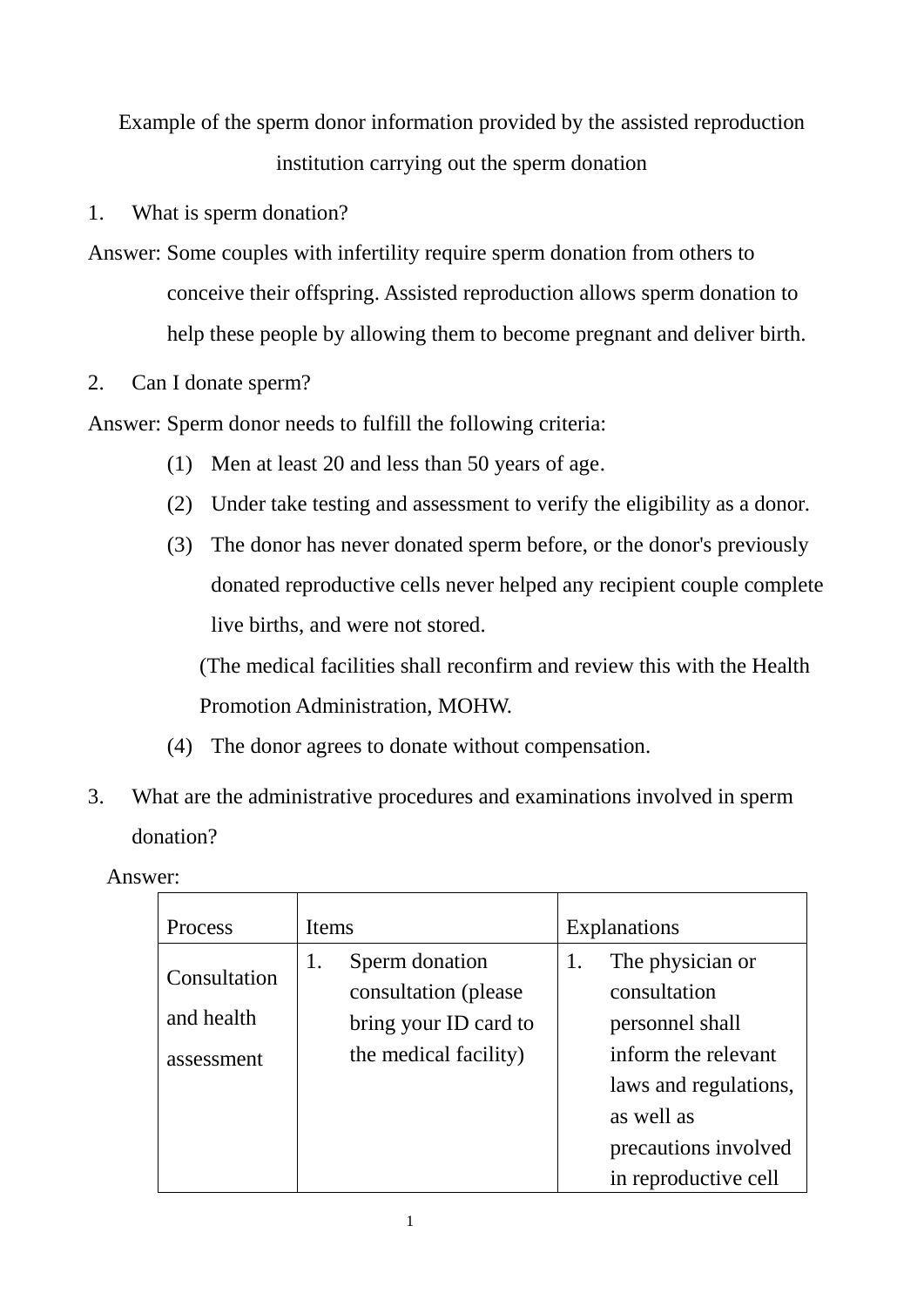|                | 2.<br>Fill out the basic<br>information and<br>consent form for<br>reproductive cell<br>donation<br>3.<br>Psychological and<br>physiological test and<br>assessment. | donation. In addition,<br>subsequent<br>procedures shall be<br>explained.<br>After the consent is<br>2.<br>confirmed, the basic<br>information and<br>consent form for<br>germ cell donation<br>shall be filled out.<br>3.<br><b>Basic examination</b><br>over the genetically<br>hereditary diseases,<br>infectious diseases<br>(such as AIDS,<br>syphilis, gonorrhea<br>and so forth), the<br>seminal fluid and<br>psychological<br>assessment shall be<br>done. |
|----------------|----------------------------------------------------------------------------------------------------------------------------------------------------------------------|--------------------------------------------------------------------------------------------------------------------------------------------------------------------------------------------------------------------------------------------------------------------------------------------------------------------------------------------------------------------------------------------------------------------------------------------------------------------|
|                | The data shall   Inspection data shall then                                                                                                                          |                                                                                                                                                                                                                                                                                                                                                                                                                                                                    |
| be sent to the | be transferred to the Health                                                                                                                                         |                                                                                                                                                                                                                                                                                                                                                                                                                                                                    |
| Competent      | Promotion Administration,                                                                                                                                            |                                                                                                                                                                                                                                                                                                                                                                                                                                                                    |
| Authority for  | <b>MOHW</b> for review                                                                                                                                               |                                                                                                                                                                                                                                                                                                                                                                                                                                                                    |
| inspection     |                                                                                                                                                                      |                                                                                                                                                                                                                                                                                                                                                                                                                                                                    |
| Matching       | After the inspection data                                                                                                                                            | Sperm extraction and                                                                                                                                                                                                                                                                                                                                                                                                                                               |
| shall be done  | has been verified by the                                                                                                                                             | storage can be done after                                                                                                                                                                                                                                                                                                                                                                                                                                          |
| after the data | HPA, MOHW, it shall then                                                                                                                                             | the sperm donor is                                                                                                                                                                                                                                                                                                                                                                                                                                                 |
| is qualified   | wait for the outcome of                                                                                                                                              | verified suitable for                                                                                                                                                                                                                                                                                                                                                                                                                                              |
|                | donor matching                                                                                                                                                       | donation and deemed                                                                                                                                                                                                                                                                                                                                                                                                                                                |
|                |                                                                                                                                                                      | qualified. After the sperm                                                                                                                                                                                                                                                                                                                                                                                                                                         |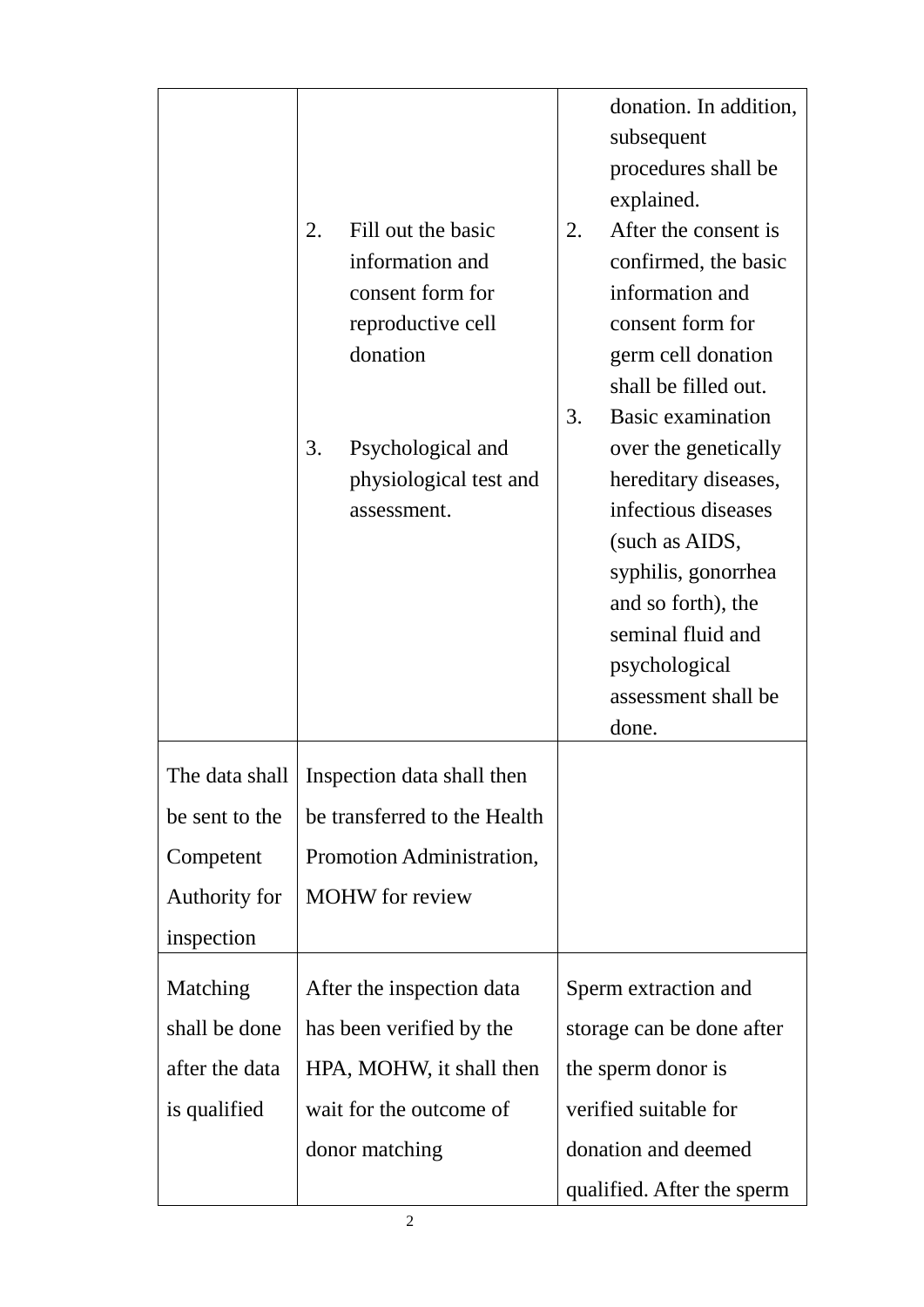|                    |                                                                                                                                 | undergoes freeze storage<br>for 6 months, the sperm<br>donor is reexamined for<br>AIDS. The sperm shall<br>only be used when no<br>infection is detected. |
|--------------------|---------------------------------------------------------------------------------------------------------------------------------|-----------------------------------------------------------------------------------------------------------------------------------------------------------|
| Donation step<br>1 | Sperm extraction: The<br>sperm is extracted and<br>stored (the hospital can<br>provide a private space for<br>sperm extraction) |                                                                                                                                                           |
| Donation step<br>2 | 6 months after sperm<br>storage, blood sample<br>examination shall be<br>carried out                                            |                                                                                                                                                           |
| Donation step<br>3 | After the outcomes of<br>blood sample examination<br>has been verified, the<br>donation process will<br>complete.               |                                                                                                                                                           |

4. What are the precautions for sperm donation?

Answer:

- (1) Please cooperate in terms of abstinence (no masturbation or sexual intercourse is allowed) for 2-3 days prior to sperm donation.
- (2) The donor may be required to visit the hospital 3-4 times; however, you may call the clinic to arrange for appointment to save time from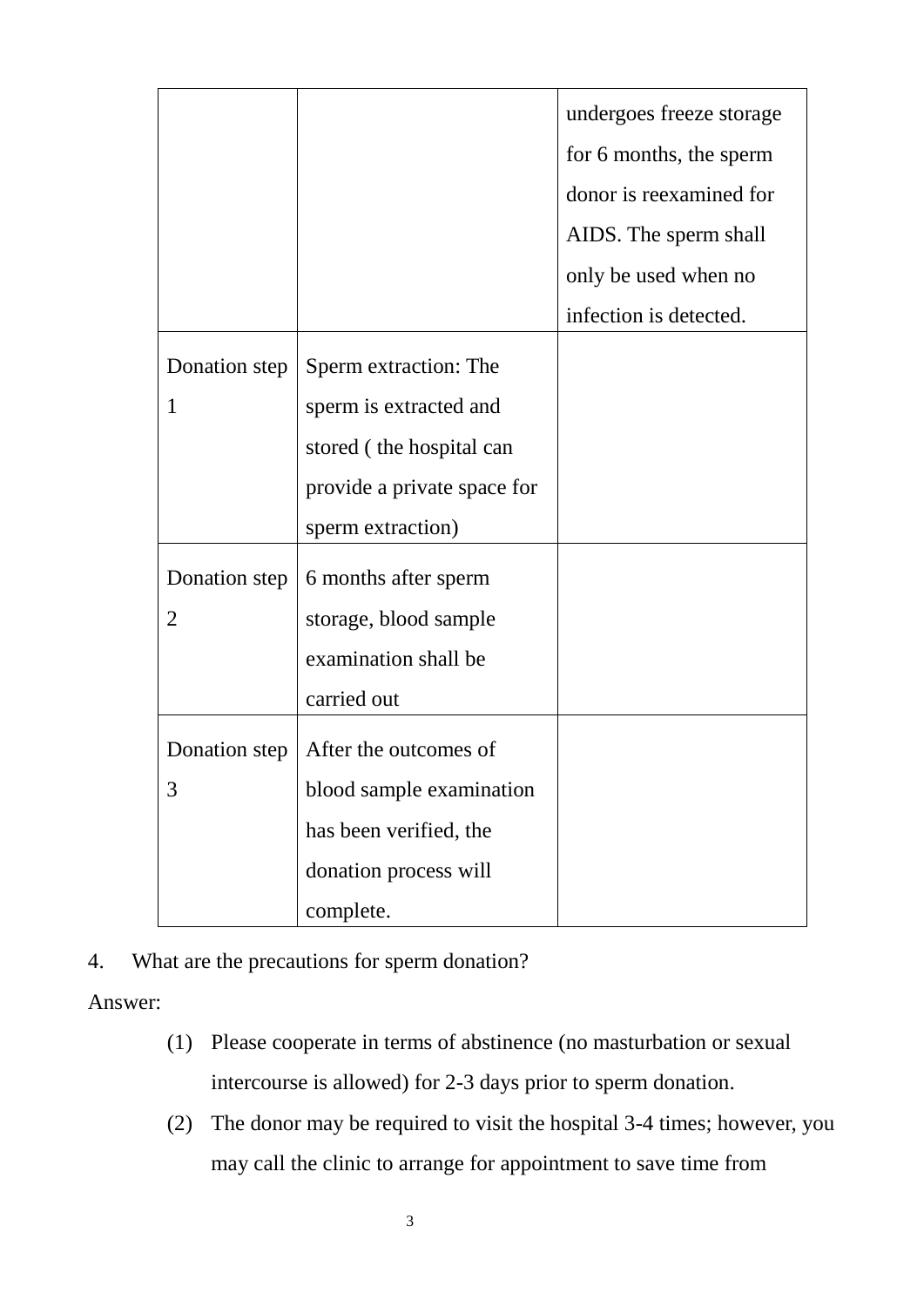waiting.

5. Will there be any side effects or risks from sperm donation?

- Answer: The sperm donor is only required to extract sperm for 2-5 times. Drug usage is not required for sperm donation, therefore there are no risks involving drug use.
- 6. What are the remuneration involved in sperm donation?
- Answer: In order to prevent the sperm and oocyte donation become a commercial transaction, affecting their quality and induce ethical disputes, the regulation has specified that the sperm and oocyte donation should be done with no compensation. However, considering that the donor may need to undergo relevant examination and other medical care, a recipient couple may, therefore, within the monetary amount or price limit set by the competent authority, commission the assisted reproduction institution to provide a nutrition allowance or nutrition products to the donor, or may pay for the donor's necessary testing, medical care, and transportation expenses and loss of working hours. The sperm donor who has completed the donation process may receive \$5000 TWD; those who require visiting the clinic for more than 3 times may be paid a maximum amount of no more than \$8,000 TWD.

7. Will the recipient know who the donor is?

Answer: The medical care institutions shall follow Article 13 of the "Assisted Reproduction Act", providing information concerning the donor's ethnicity, skin color, and blood type for the reference of the recipient couple. Other personal data regarding the donor shall not be disclosed.

8. If there is regret after donating the sperm, can I ask for its return? Answer: According to Article 19 of the "Assisted Reproduction Act", donors shall not request the return of any donated reproductive cells. However, where a

4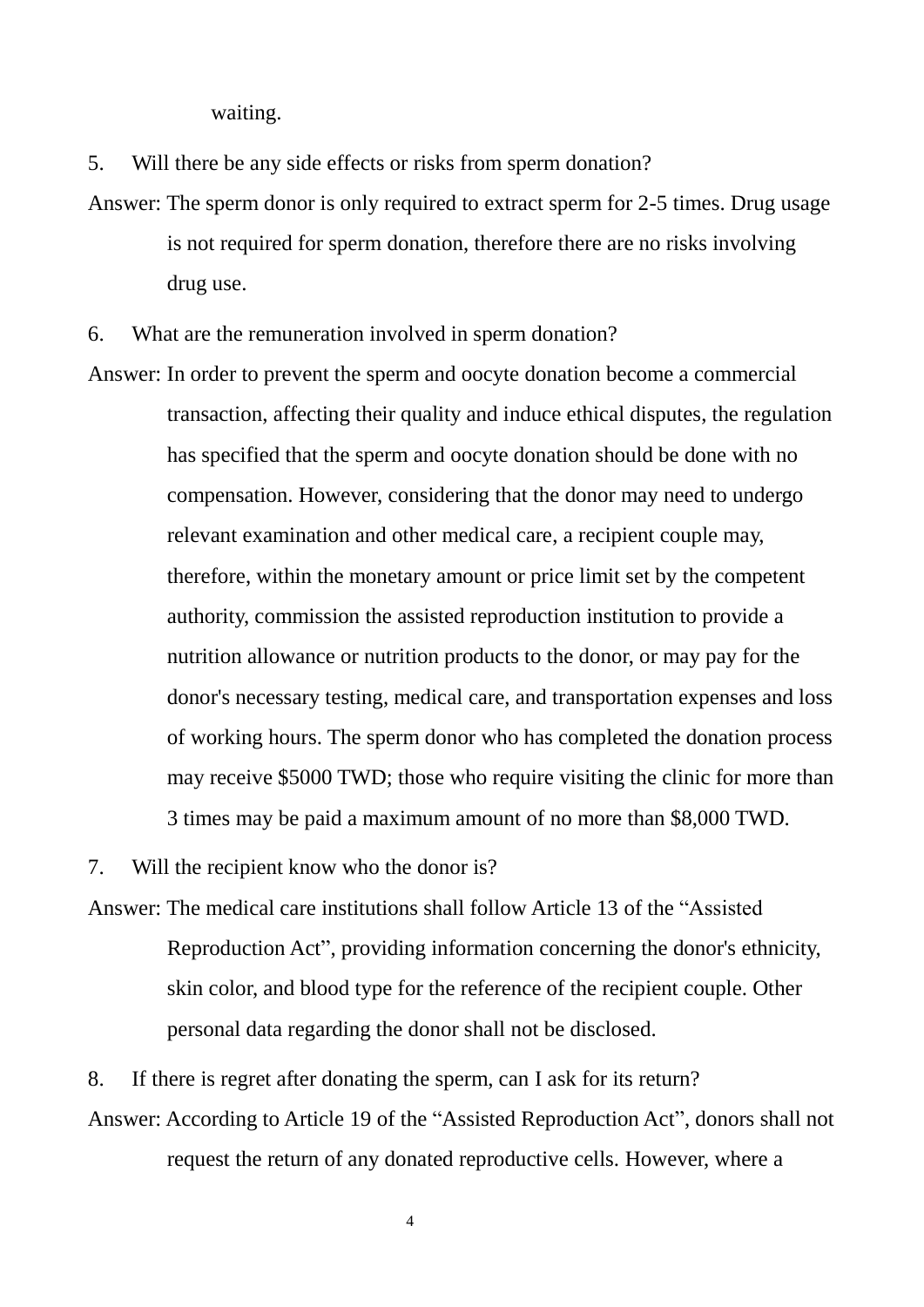donor is diagnosed or proven as having a functional impairment of reproduction by a physician, that donor may request the return of any reproductive cells that have not been destroyed.

- 9. Will there be any problem involving "acknowledgment of biological parents"after sperm donation?
- Answer: According to the "Assisted Reproduction Act", there is no legal relationship between the reproductive cell donor and children conceived through assisted reproduction. The recognition of the offspring from the assisted reproduction is based on the consent gathered from the couple wanting to receive reproductive cell fertilization. Hence, in order to protect the offspring's over the foundation of Good faith principle, the offspring shall be regarded as legitimate child. On the other hand, the Family part of the Civil Code has stated the specifications by legal fiction for legitimate child, that the Assisted Reproduction Act is specifically for offspring produced via marriage, therefore there are no problem involving rejection in terms of denying biological relationship by the artificially conceived offspring, nor shall there be any reason for the offspring to request for acknowledgment of biological parents by the donor.

10. Shall there be any ethical problems after sperm donation?

Answer: In order to uphold the health of the nation and related ethics, as well as avoiding potential disorder caused by lineage issues, the sperm and oocytes from the following relatives shall not be united: (1) Direct blood relatives; (2) Direct relatives by marriage; (3) Collateral blood relatives within the fourth degree of kinship. The competent authority shall complete the verification process to avoid the occurrence of the following situations as described above prior to using the sperm.

Assisted reproduction institutions shall not provide reproductive cells

5